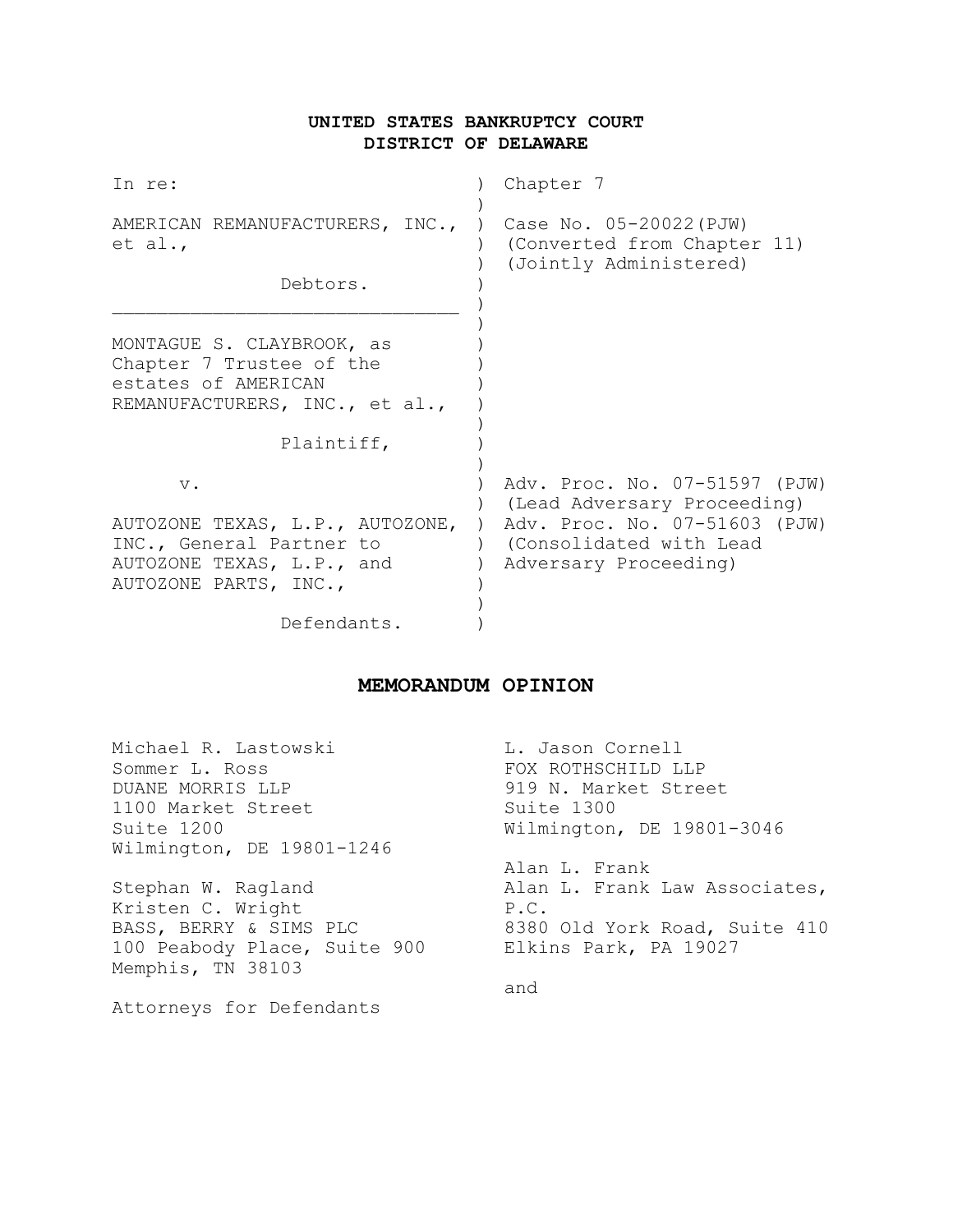Michael G. Menkowitz FOX ROTHSCHILD LLP 2000 Market Street, 20<sup>th</sup> Floor Philadelphia, PA 19103

Attorneys for Montague S. Claybrook, Chapter 7 Trustee for the estates of American Remanufacturers, Inc., et al.

Dated: December 8, 2010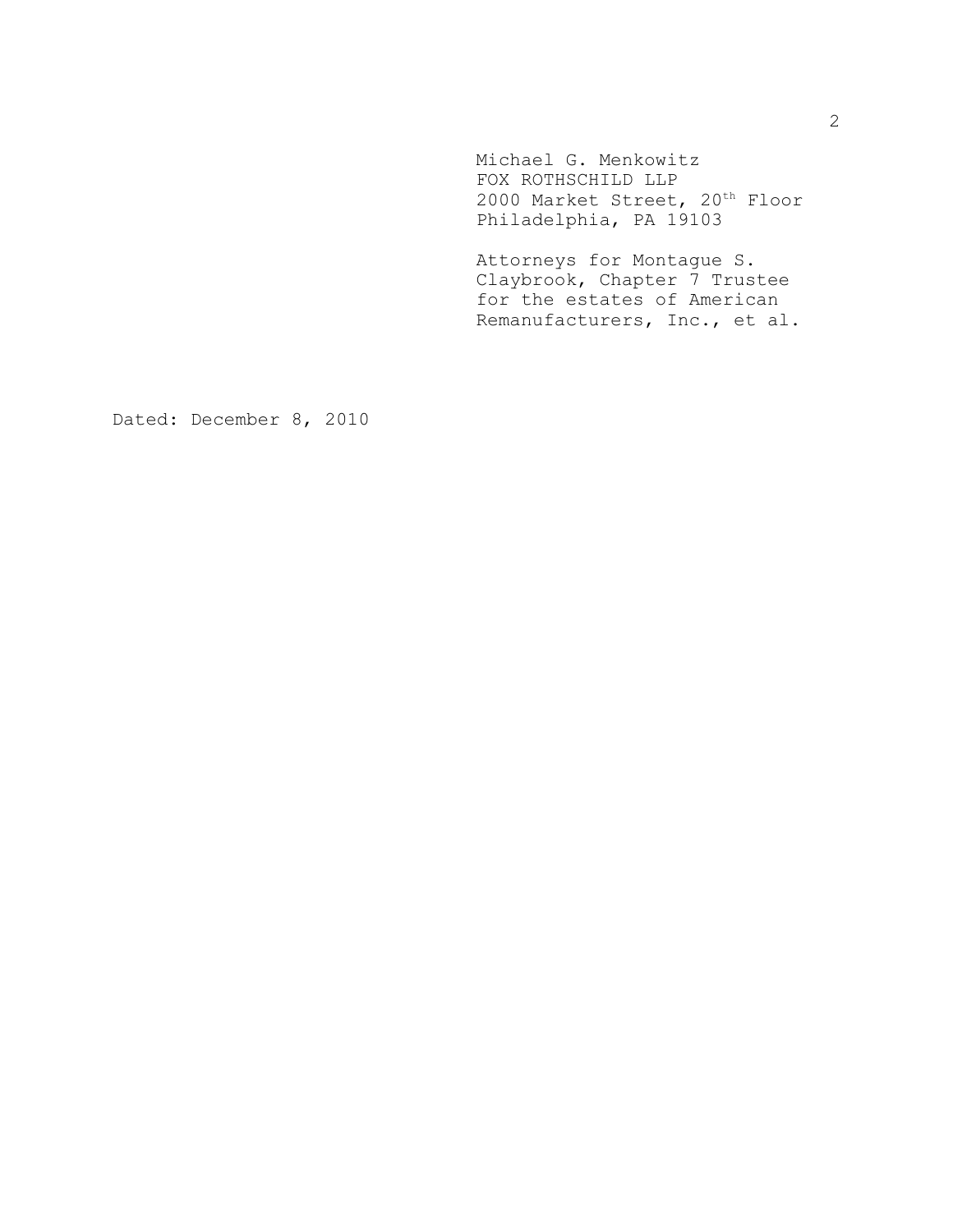# WALSH, J<sup>PAMM</sup>

This opinion is with respect to the motion of AutoZone Parts, Inc., AutoZone Texas, L.P., and AutoZone, Inc. (collectively the "Defendants" or "AutoZone") to dismiss the amended complaint of Montague S. Claybrook, the chapter 7 trustee (the "Trustee") of the jointly-administered estates of American Remanufacturers, Inc. ("ARI"), Automotive Caliper Exchange, Inc. ("ACEI"), Car Component Technologies ("CCT"), and ATSCO Products, Inc. ("ATSCO") (collectively, the "Debtors"). The Trustee's amended complaint seeks over \$4 million in damages on theories of breach of contract, quantum meruit, and turnover of estate property, all based on vendor agreements between the Defendants and ACEI, CCT, and ATSCO. The Defendants moved to dismiss the amended complaint, arguing that (i) the Trustee lacks standing to bring these actions because the ACEI, CCT, and ATSCO estates have been closed and (ii) that the allegations of unjust enrichment, quantum meruit, and turnover of estate property fail to state claims upon which relief may be granted. For the reasons discussed below, I will deny the motion.

### **Background**

ARI and nine affiliates, including, ACEI, CCT, and ATSCO, filed separate petitions for bankruptcy relief under chapter 11 of the Bankruptcy Code, 11 U.S.C. §§ 101 et seq., on November 7, 2005. These petitions were administratively consolidated, with the ARI proceeding serving as the lead case.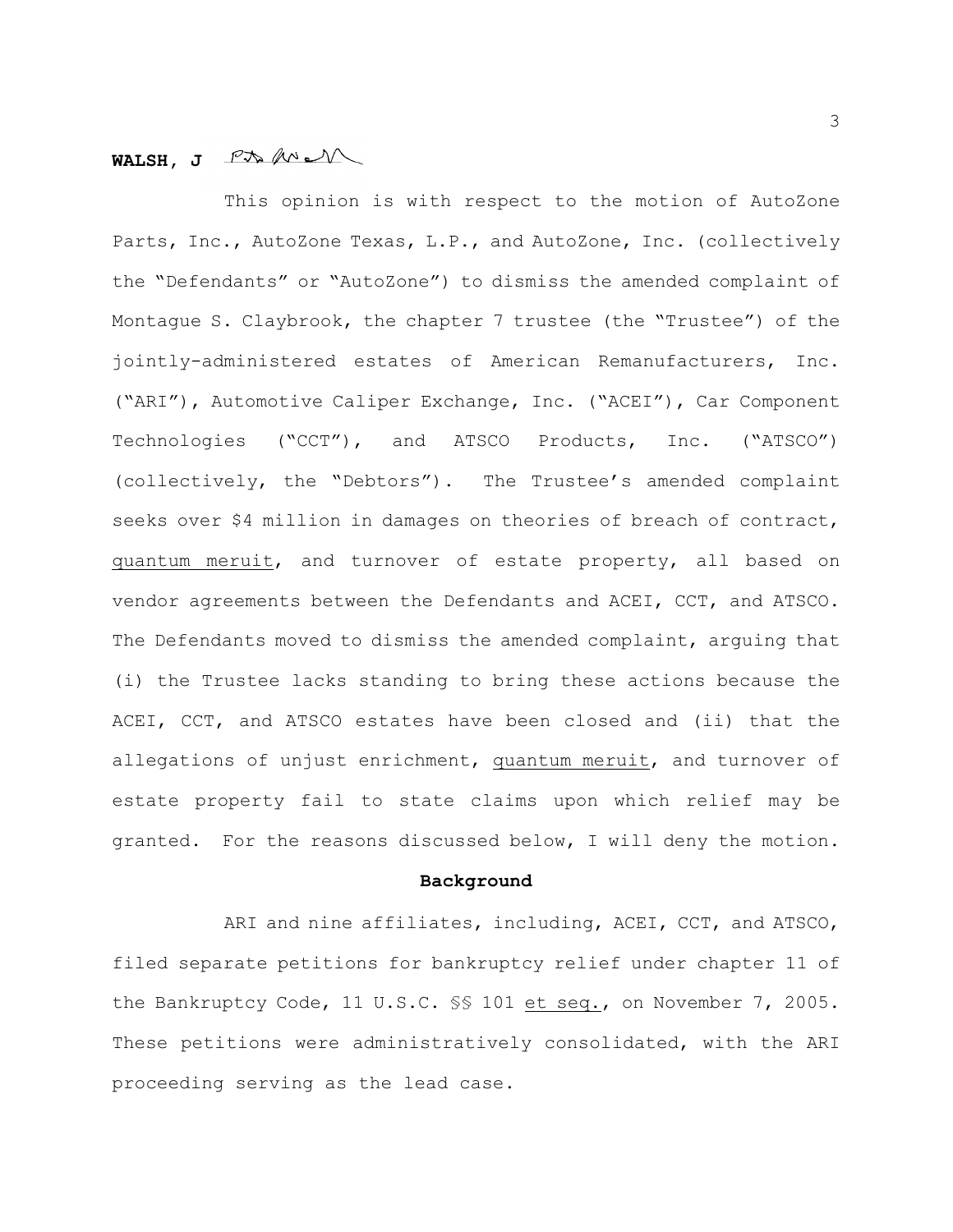On November 17, 2005, these cases were converted to cases under Chapter 7 of the Bankruptcy Code. Montague S. Claybrook was appointed trustee of these estates on the next day. On February 24, 2006, the Trustee filed the Debtor's Statement of Financial Affairs and Schedules, using information prepared by the Debtors' chief restructuring officer. This information listed the Debtors' assets and liabilities on a consolidated basis, instead of listing the assets and liabilities of each Debtor separately.

On June 29, 2007, the Trustee commenced an adversary proceeding against the Defendants to collect receivables allegedly due under vendor agreements with ACEI, CCT, and ATSCO (the "Accounts Receivable Action"). The complaint contained three counts, one on behalf of each of ACEI, CCT, and ATSCO, seeking damages in the aggregate amount of \$5,597,951.56.

While discovery was underway in the Accounts Receivable Action, on July 8, 2008, the Trustee filed certifications that these three affiliates had no assets, and he moved to have their bankruptcy cases closed. The Court, on August 20, 2008, closed the cases and discharged the Trustee.

After these cases were closed, discovery in the Accounts Receivable Action continued. The Trustee deposed three AutoZone designees, and the Defendants prepared an expert report. Based on these testimonies, on October 14, 2010, the Trustee moved to amend the complaint to adjust the damages down to \$4,557,476. Otherwise,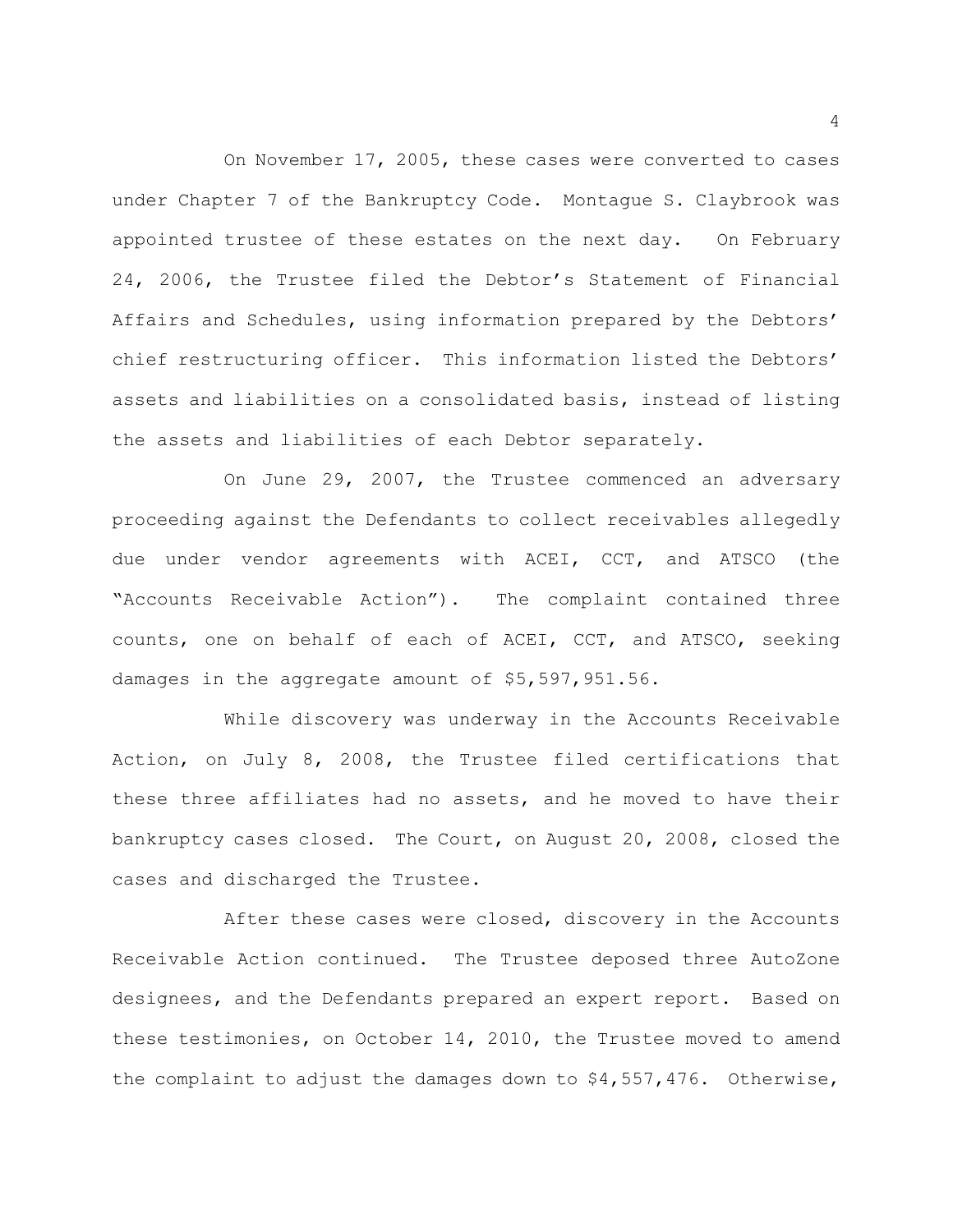the amended complaint did not make any substantive changes. In both the original complaint and the amended complaint there are three separate accounts receivable amounts with each one tied separately to the appropriate Debtor.

The Defendants moved to dismiss the amended complaint on November 1, 2010, for the reasons listed above. In opposition to the motion, the Trustee contends that the relevant point in time for determining standing and jurisdiction was when the Accounts Receivable Action was commenced. The Trustee further contends that he has stated a proper claim for unjust enrichment, quantum meruit, and for turnover of estate property.

#### **Discussion**

The primary question presented in the motion to dismiss is whether the Trustee may pursue the Accounts Receivable Action after closing the ACEI, CCT, and ATSCO estates. The Accounts Receivable Action was property of the ACEI, CCT, and ATSCO estates under Section 541, 11 U.S.C. § 541. Property of the estate may be abandoned in three ways, as set forth in Section 554:

> (a) After notice and a hearing, the trustee may abandon any property of the estate that is burdensome to the estate or that is of inconsequential value and benefit to the estate.

> (b) On request of a party in interest and after notice and a hearing, the court may order the trustee to abandon any property of the estate that is burdensome to the estate or that is of inconsequential value and benefit to the estate.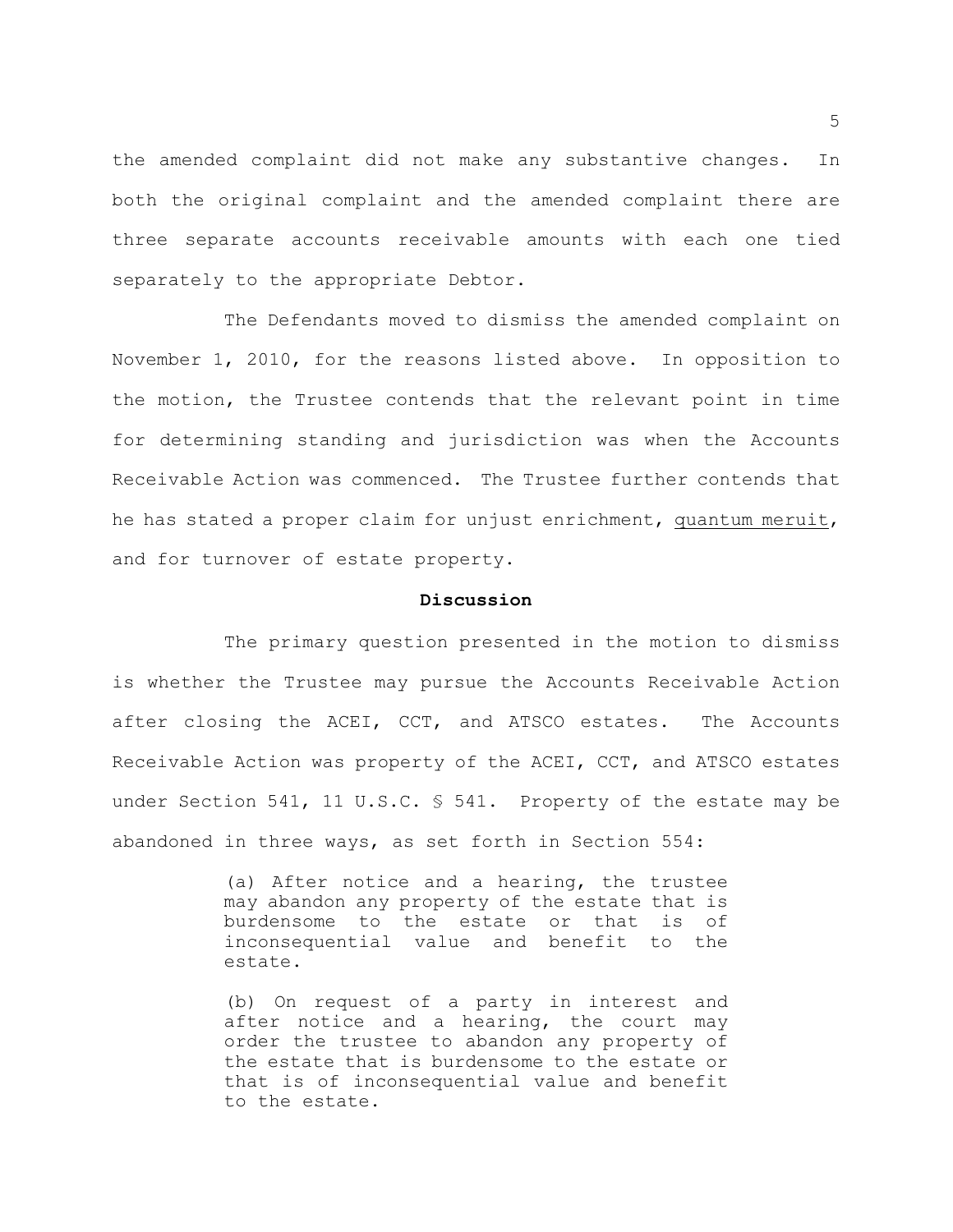(c) Unless the court orders otherwise, any property scheduled under section 521(1) of this title not otherwise administered at the time of the closing of a case is abandoned to the debtor and administered for purposes of section 350 of this title.

11 U.S.C. § 554.

Here, neither the Trustee nor any party in interest moved to abandon the Accounts Receivable Action under subsections (a) or (b). Instead, the Trustee, by closing the ACEI, CCT, and ATSCO estates technically abandoned the Accounts Receivable Action under subsection (c).

Generally, abandonment of estate property is irrevocable. Figlio v. American Mgmt. Servs., Inc. (In re Figlio), 193 B.R. 420, 423 (Bankr. D.N.J. 1996); In re Ozer, 208 B.R. 630, 633 (Bankr. E.D.N.Y. 1997). Nonetheless, as articulated by the Court of Appeals for the Tenth Circuit, this rule carries less force when property has been technically abandoned under  $\S$  554(c):

> Unlike an abandonment under  $\S$  554(a)-(b), which by very definition must be intentional and unequivocal and to which the general rule of irrevocability applies rather strictly, . . a technical abandonment may occur inadvertently as an automatic consequence of premature case closing. Thus, abandonment under § 554(c) "is merely a rebuttable presumption. If a party in interest objects and the considerations that would have justified abandonment prior to the closing of the case do not exist, the court has discretion to reopen the case and order further administration."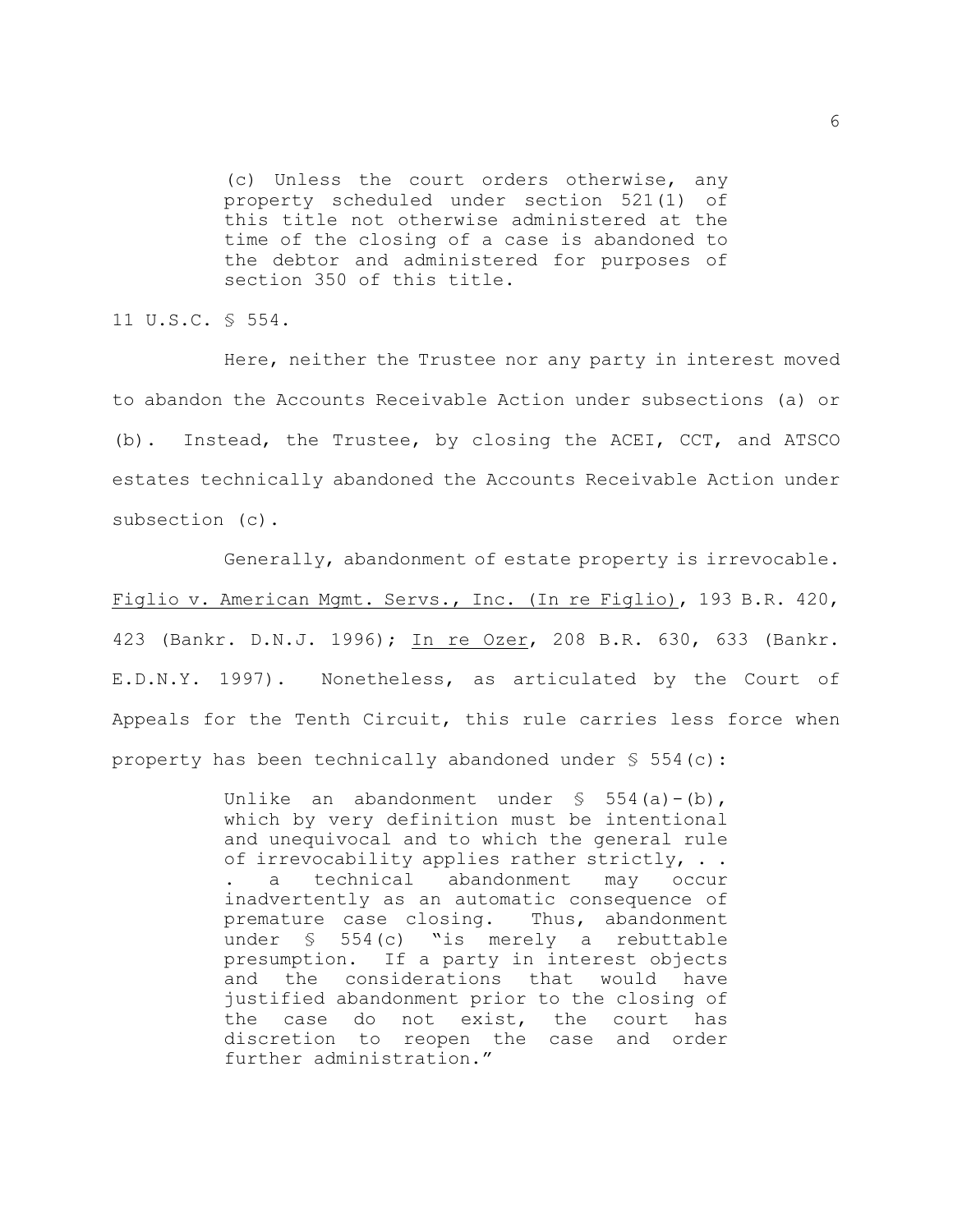Woods v. Kenan (In re Woods), 173 F.3d 770, 778 (10th Cir. 1999) (quoting William L. Norton, Jr., Norton Bankruptcy Law and Practice § 53:3 (2d ed.1995 & supp.1998)).

A case may be reopened under § 350(b) "to accord relief to the debtor, or for other cause." 11 U.S.C. § 350(b). Even though Bankruptcy Rule 5010 states that a "debtor or other party in interest" may move to reopen a case, there is authority that a court may also reopen a case sua sponte. See e.g., Leach v. Buckingham (In re Leach), 194 B.R. 812, 815 (E.D.Mich. 1996); In re Searles, 70 B.R. 266, 271 (D.R.I. 1987). In addition, a court may also reopen a case to allow for the administration of an asset by granting relief from its final closing order under Federal Rule of Civil Procedure 60, incorporated by Bankruptcy Rule 9024. Rule 60 allows courts to grant relief from a final order for, among other reasons, "mistake, inadvertence, surprise, or excusable neglect" and "any other reason that justifies relief."

Courts have broad discretion to reopen a case. Helms v. Arboleda (In re Arboleda), 224 B.R. 640, 644 (Bankr. N.D.Ill. 1998). Reopening a case is not mandatory, however, and laches may justify the refusal to reopen. Id.Before reopening a case to allow an adversary proceeding to continue, a court should balance "the certainty afforded parties by finality against the benefits of full and proper administration of all assets." In re Figlio, 193 B.R. at 425.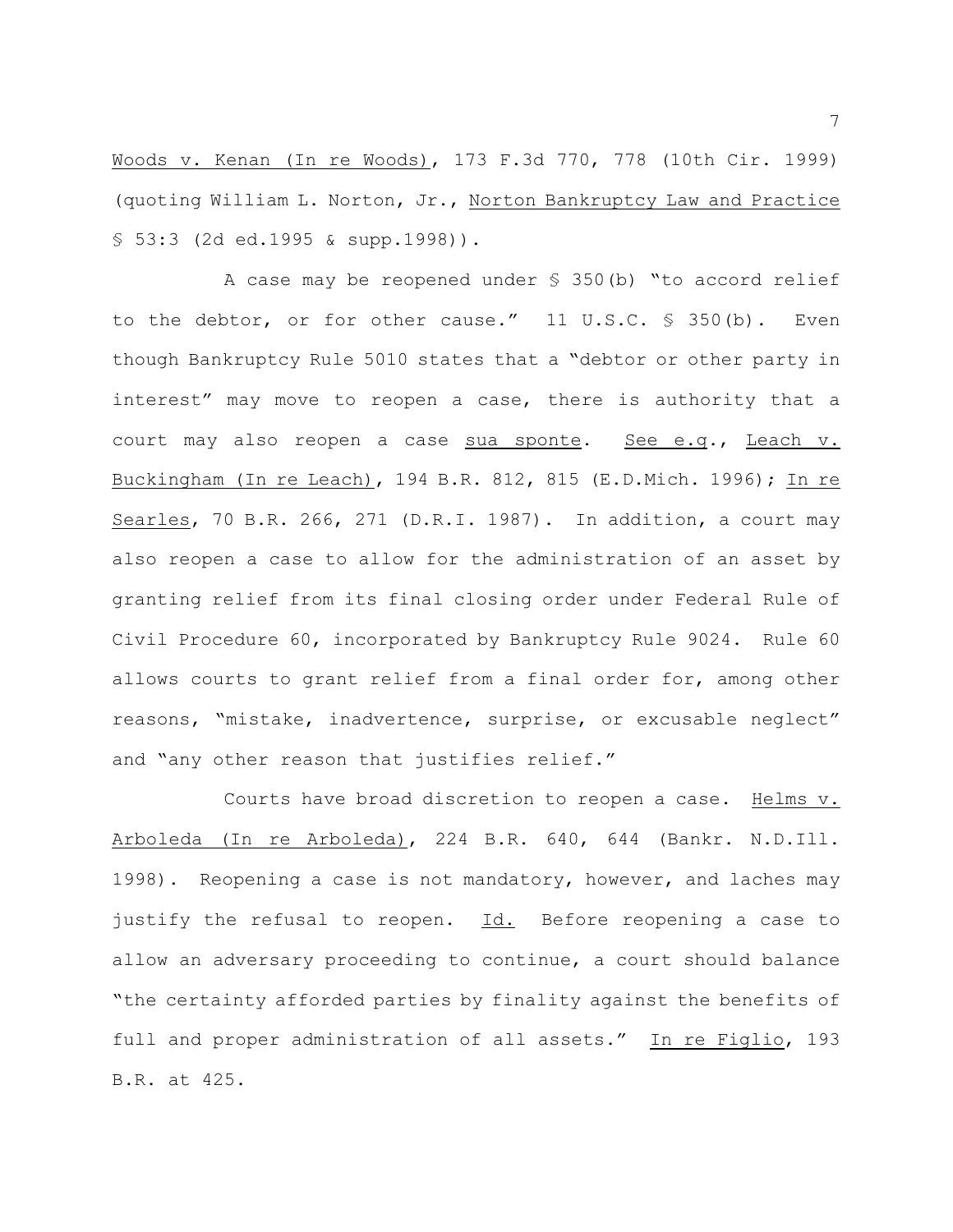In Arboleda, a trustee filed a report of no assets and the case was closed. After closing, the trustee commenced an adversary proceeding to recover an allegedly fraudulent transfer. In order to pursue the action, the trustee moved to reopen the bankruptcy case. The court denied the motion because (i) there was no showing that the case had been closed due to inadvertence or that refusal to reopen would be unjust to any creditors and (ii) that the doctrine of laches applied, as nearly a year had lapsed between the closing of the case and the commencement of the adversary proceeding. 224 B.R. at 645-46.

Here, in contrast, the equities weigh heavily in favor of reopening the case. First, the refusal to reopen would be unjust to the creditors, as the Accounts Receivable Action is potentially a significant asset to the three estates. Second, the Trustee purposely closed the bankruptcy cases, but he did not intend thereby to abandon the Accounts Receivable Action. In closing the cases, he apparently (and mistakenly) believed that he could administer the assets of ACEI, CCT, and ATSCO via the lead ARI bankruptcy case. His continued pursuit of the Accounts Receivable Action demonstrates that he did not intend to abandon this adversary proceeding. Likewise, the Defendants' continued participation in discovery after the cases were closed demonstrates that they did not believe the Trustee had abandoned the Accounts Receivable Action. Unlike in Arboleda, the Accounts Receivable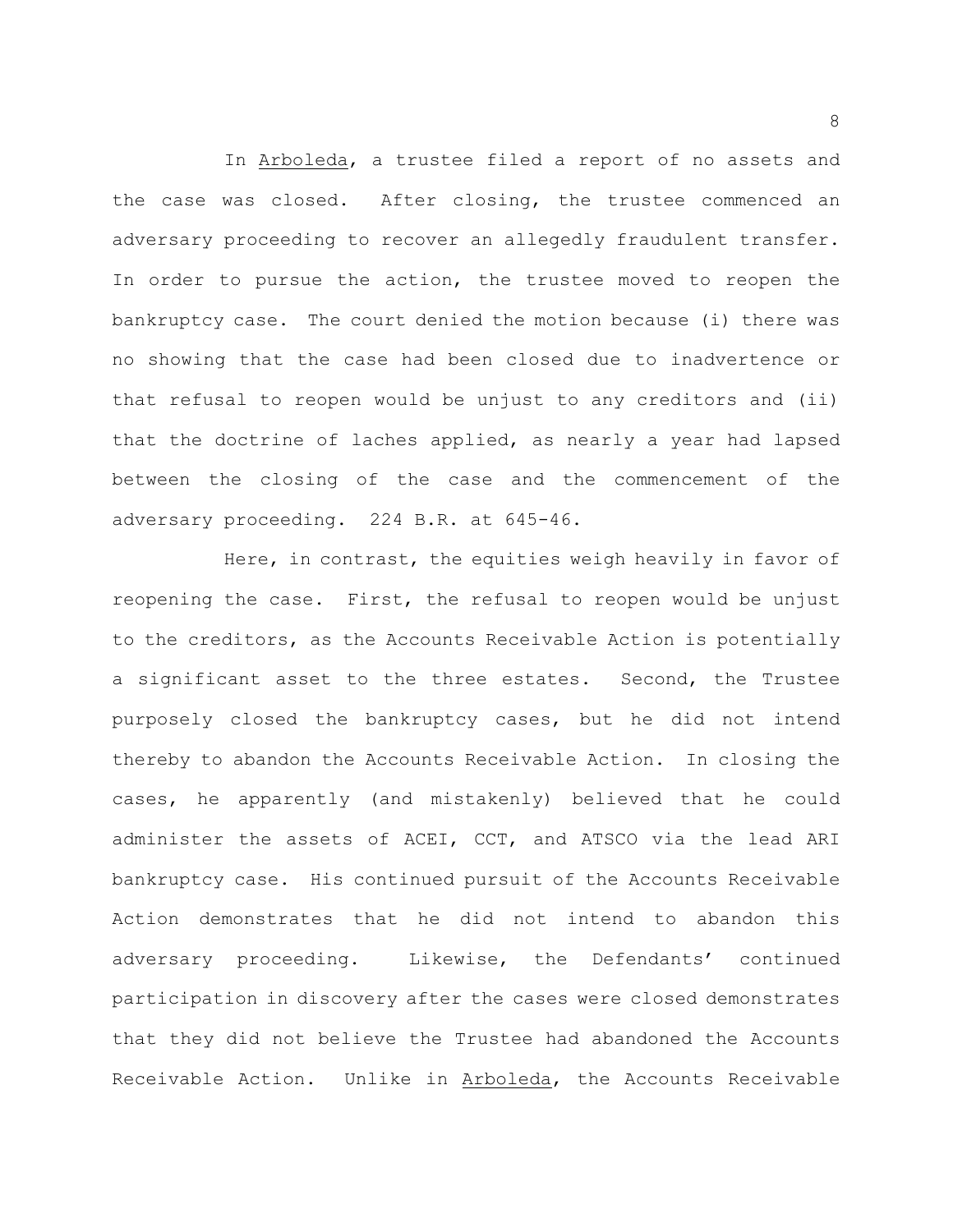Action was commenced prior to closing the ACEI, CCT, and ATSCO cases. The Trustee filed the original complaint more than a year before the cases were closed.

Under Rule  $15(c)(1)(B)$  an amendment relates back to the date of the original complaint if "the amendment asserts a claim or defense that arose out of the conduct, transaction, or occurrence set out--or attempted to be set out--in the original pleading." Clearly, the amended complaint asserts a claim that arose out of the same conduct, transactions, or occurrences set forth in the original complaint.

Accordingly, this Court will sua sponte reopen the bankruptcy cases of ACEI, CCT, and ATSCO to permit the Trustee to continue pursuit of the Accounts Receivable Action.<sup>1</sup>

#### **Conclusion**

For the reasons discussed above, I will order that the bankruptcy cases for ACEI, CCT, and ATSCO be reopened and I will deny the Defendants' motion to dismiss. Furthermore, the three orders that closed the cases will be vacated.

<sup>&</sup>lt;sup>1</sup>The Court will also deny the Defendants' motion to dismiss as to the "turnover claims," "quantum meruit claims," and "unjust enrichment claims," as all of these are the same with respect to the amounts of accounts receivable. As such, these additional counts will not likely result in any additional evidence being presented at trial, and so this Court will refrain from ruling on these counts until the conclusion of trial.